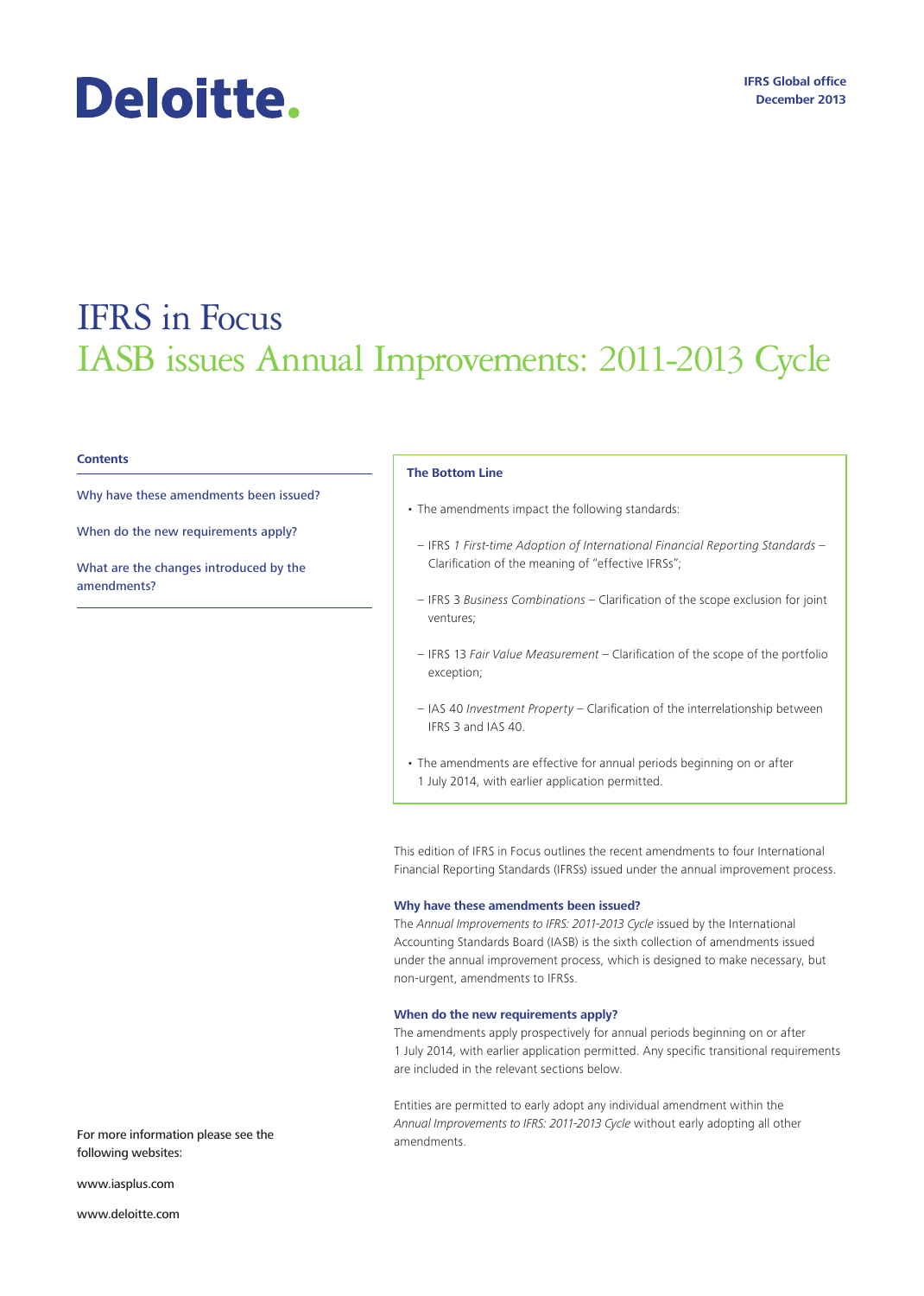### **What are the changes introduced by the amendments?**

| <b>IFRS</b>                                                                                   | <b>Topic</b>                                   | <b>Amendment</b>                                                                                                                                                                                                                                                                                                                                                                                                                                                                                                                                                                                                                                                                                         |
|-----------------------------------------------------------------------------------------------|------------------------------------------------|----------------------------------------------------------------------------------------------------------------------------------------------------------------------------------------------------------------------------------------------------------------------------------------------------------------------------------------------------------------------------------------------------------------------------------------------------------------------------------------------------------------------------------------------------------------------------------------------------------------------------------------------------------------------------------------------------------|
| IFRS 1 First-time Adoption of<br><b>International Financial Reporting</b><br><b>Standards</b> | Meaning of "effective IFRS"                    | The Basis for Conclusions was amended to clarify<br>that a first-time adopter is allowed, but not required,<br>to apply a new IFRS that is not yet mandatory if that<br>IFRS permits early application. If an entity chooses<br>to early apply a new IFRS, it must apply that new<br>IFRS retrospectively throughout all periods presented<br>unless IFRS 1 provides an exemption or an exception<br>that permits or requires otherwise. Consequently, any<br>transitional requirements of that new IFRS do not apply<br>to a first-time adopter that chooses to apply that new<br>IFRS early.                                                                                                           |
| <b>IFRS 3 Business Combinations</b>                                                           | Scope exception for joint<br>ventures          | The scope section was amended to clarify that IFRS 3<br>does not apply to the accounting for the formation<br>of all types of joint arrangement in the financial<br>statements of the joint arrangement itself.                                                                                                                                                                                                                                                                                                                                                                                                                                                                                          |
| <b>IFRS 13 Fair Value Measurement</b>                                                         | Scope of portfolio exception<br>(paragraph 52) | The scope of the portfolio exception for measuring the<br>fair value of a group of financial assets and financial<br>liabilities on a net basis was amended to clarify that it<br>includes all contracts that are within the scope of, an<br>accounted for in accordance with, IAS 39 or IFRS 9,<br>even if those contracts do not meet the definitions of<br>financial assets or financial liabilities within IAS 32.<br>Consistent with the prospective initial application of<br>IFRS 13, the amendment must be applied prospectively<br>from the beginning of the annual period in which<br>IFRS 13 was initially applied.                                                                           |
| IAS 40 Investment Property                                                                    | Interrelationship between<br>IFRS 3 and IAS 40 | IAS 40 was amended to clarify that this standard<br>and IFRS 3 Business Combinations are not mutually<br>exclusive and application of both standards may be<br>required. Consequently, an entity acquiring investment<br>property must determine whether (a) the property<br>meets the definition of investment property in IAS 40<br>and (b) the transaction meets the definition of a<br>business combination under IFRS 3.<br>The amendment applies prospectively for acquisitions<br>of investment property in periods commencing on or<br>after 1 July 2014. An entity is only permitted to adopt<br>the amendments early and/or restate prior periods if<br>the information to do so is available. |